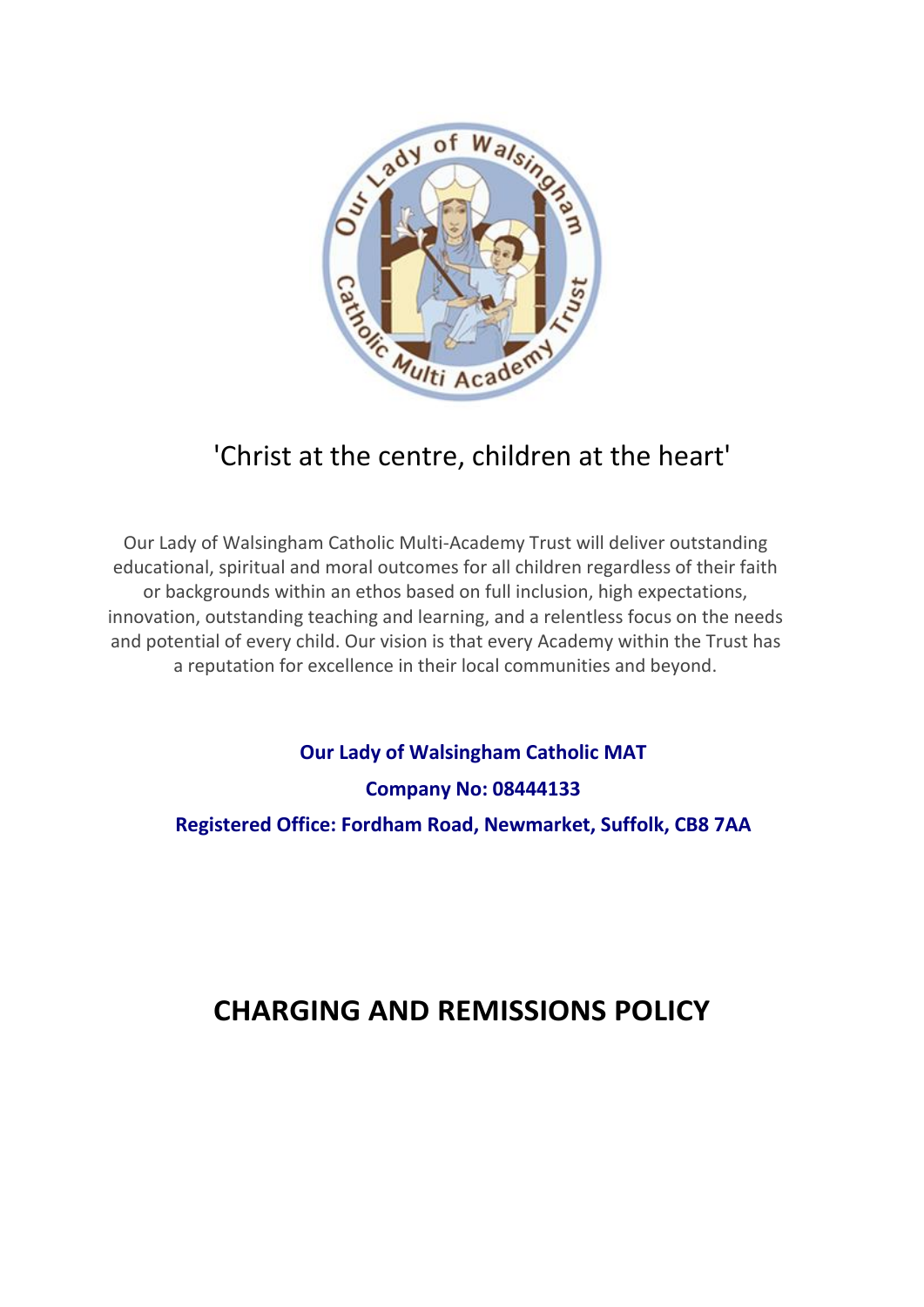#### OLW CMAT (THE MAT) CHARGING AND REMISISONS POLICY

The Directors of OLW CMAT have determined the charging policy across the various Academies and these are the activities and materials for which you will be charged:

- **Music tuition:** individual tuition in playing a musical instrument, which is neither part of the syllabus for an approved public examination, nor part of the National Curriculum. Academies may charge for instrumental tuition given to groups of no more than four pupils.
- **Ingredients and materials**: ingredients and materials for practical subjects where parents have indicated in advance that they wish to receive the finished articles.
- **Travel:** the cost of travel when a pupil makes use of transport not provided by the authority or Academy, to travel direct from home to an activity approved of, but not provided by, the authority or Academy.
- **Board and lodging:** board and lodging will be charged in all cases where a Academy activity involves pupils in nights away from home.

#### Activities outside Academy hours

A charge will be made for all non-residential activities, which take place wholly, or more than 50% outside Academy hours, where the child's participation has been agreed in advance by the parents. The charge will include the cost of travel, entrance fees, insurance, books, equipment and any staff (teaching or non-teaching) engaged specifically for the activity.

**Residential trips outside Academy hours** - a residential trip is deemed to take place outside Academy hours if the number of 'missed' Academy sessions is less than half of the number of half days taken up by the trip. Charges will be made as described above.

**Public Examinations** - charges are made for the entry of a pupil for a prescribed examination forwhich he/she has not been prepared by the Academy, or where the pupil entered for examinations in the same subject with two examination boards.

**Remission of charges** - only parents who are in receipt of Income Support; Income Based Jobseeker's allowance; an income – related Employment and Support Allowance (this benefit was introduced on 27<sup>th</sup> October 2008) ; Support under part IV of the Immigration and Asylum Act 1999 and Child Tax Credit, where the parent is not entitled to Working Tax Credit and whose total income (as assessed by the Inland Revenue) does not exceed £16,190; Universal Credit - if you apply on or after 1 April 2018 your household income must be less than £7,400 a year (after tax and not including any benefits you get) or the Guarantee Element of the State Pension credit are eligible for remission of charges. Remission of charges only appliesto board and lodgings charges, which are levied directly by the LA or the Academy and where they relate to activities, deemed to take place wholly or partly in Academy hours.